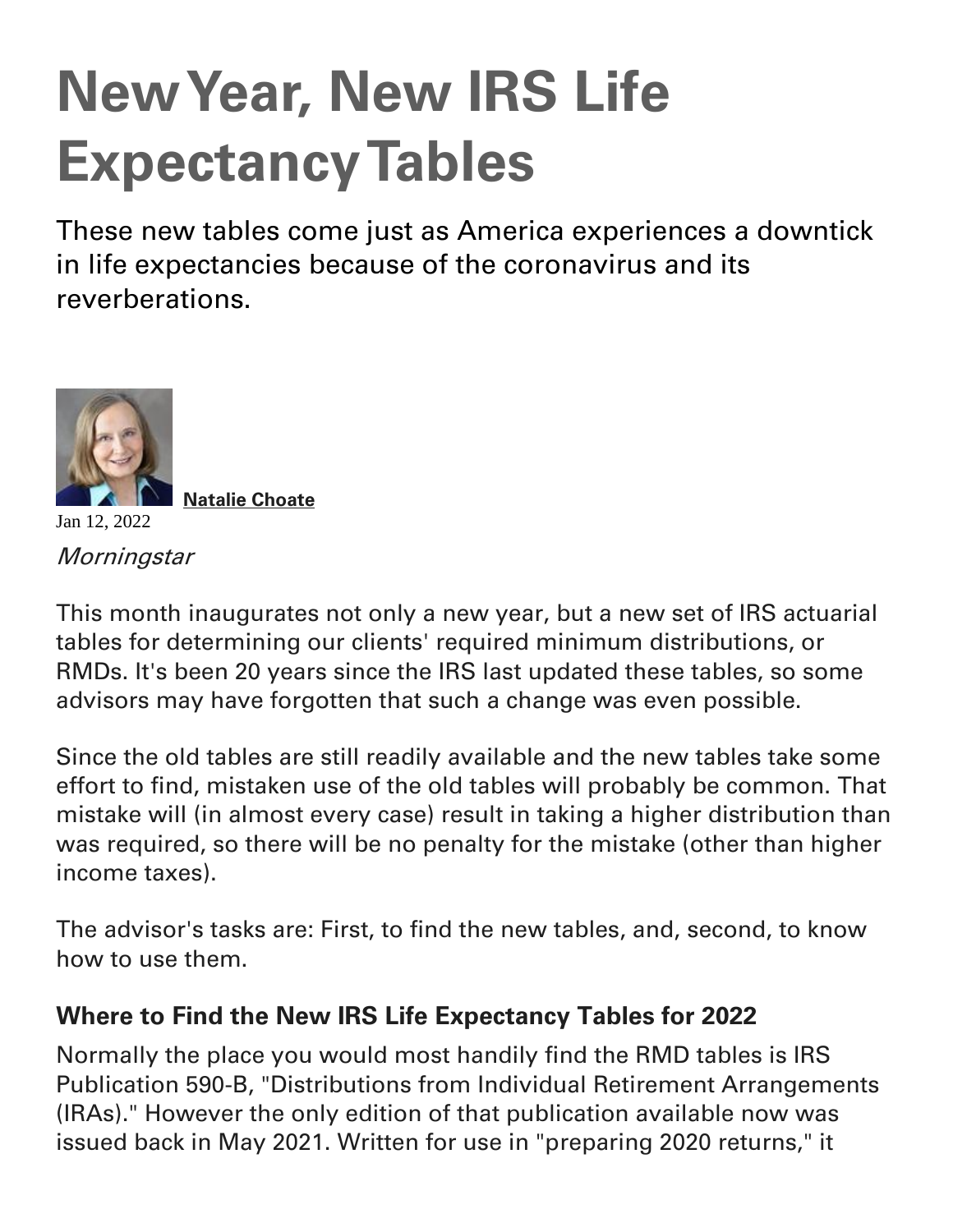accordingly has only the old tables. In fact, the new tables do not yet appear anywhere in explanations of minimum distributions on the IRS website.

They can be found deep in the innards of IRS.gov, near the end of [IRS](https://www.irs.gov/irb/2020-49_IRB#TD-9930)  [Bulletin 2020-49,](https://www.irs.gov/irb/2020-49_IRB#TD-9930) where these tables were formally promulgated in November 2020.

Since the tables cannot be easily accessed at IRS.gov, consider an alternative source. The tables are in Treasury Regulation Section 1.401(a)(9)-9. If you subscribe to a tax service such as C, just look up that regulation. Otherwise, do an Internet search for 1.401(a)(9)-9. This will turn up some sources, such as [Cornell Law School,](https://www.law.cornell.edu/) that reproduce the full tables for public use.

But be careful: Both the old and new tables were/are contained in Regulation 1.401(a)(9)-9. As a result, some sources that turn up when you search that regulation number still have the old tables. So, once you've found a set of tables, how do you know whether you are looking at the old version or the new one? Check Table 1, the Single Life Expectancy Table. If the version you are looking at says life expectancy at age zero is 82.4 years, you have an old table. The new edition of Table 1 provides an 84.6-year life expectancy for age zero.

## **How to Use the Tables for Lifetime RMDs and Surviving Spouses**

The biggest hurdle is finding the tables. The easy part (for most situations) is using them.

For any IRA owner or beneficiary who is using a life expectancy payout, recalculated annually, just go to the applicable new table for 2022 and all subsequent years to find your "applicable distribution period" or "divisor" for this year. This group includes all who are taking "lifetime" RMDs (that is, IRA owners over age 72) and also any surviving spouse who is holding a plan account as sole beneficiary of his/her deceased spouse.

**Glenda Example:** Glenda is turning age 77 on her 2022 birthday. To calculate the 2022 RMD from her traditional IRA, she first, as usual, finds the account balance as of Dec. 31, 2021. Assume it is \$1 million and assume that the designated beneficiary of her IRA is not her spouse, who is more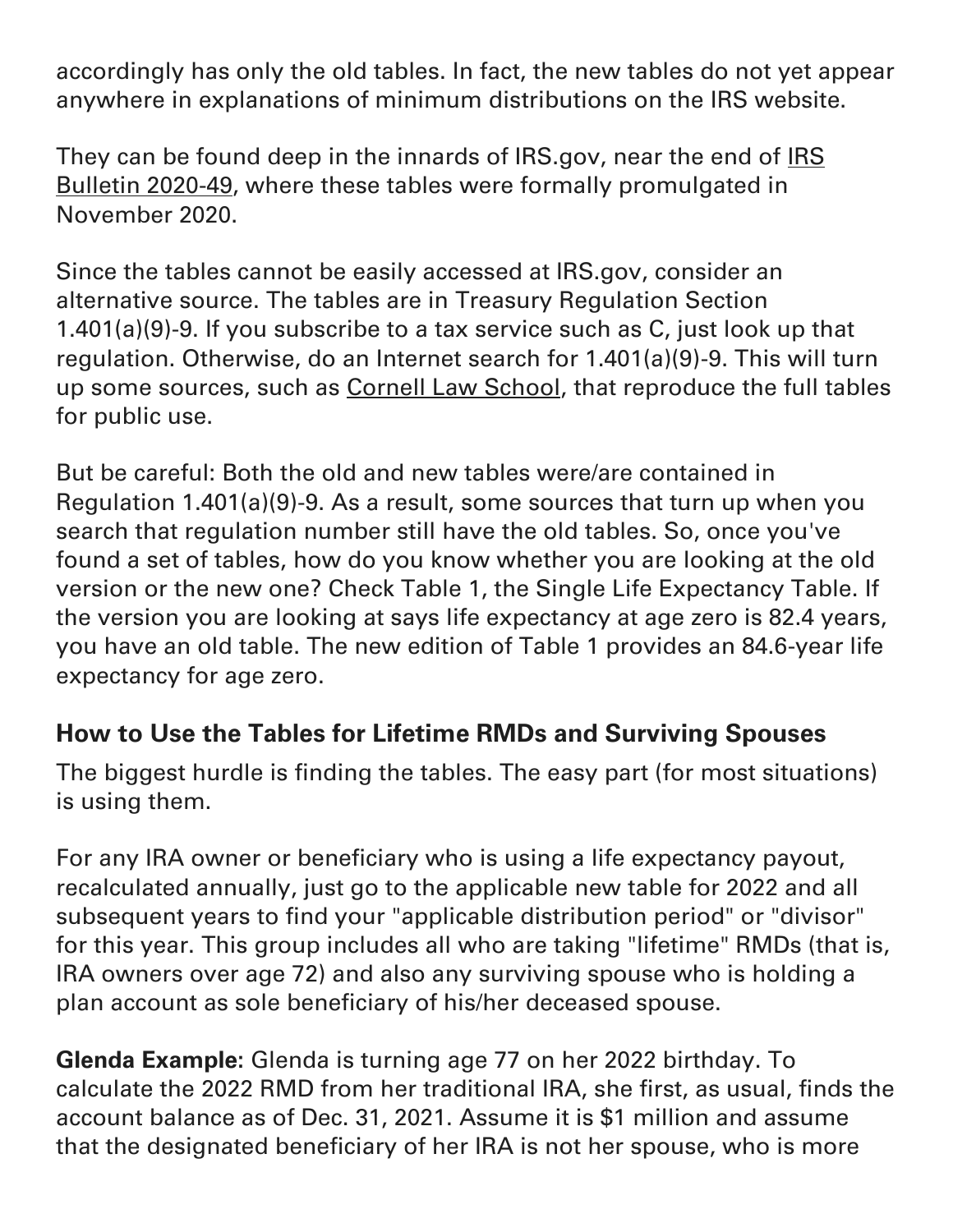than 10 years younger. She divides that year-end balance by the applicable factor from Table 2, the Uniform Lifetime Table, which is 22.9. Her 2022 RMD is accordingly \$43,668.12 (\$1 million divided by 22.9). Under the old tables, her factor would have been 21.2, triggering an RMD of \$47,169.81. If she likes to keep her RMDs as small as possible, she will be pleased by this \$3,500 reduction, even though it means (eventually) larger RMDs later.

**Gary Example:** Gary's late wife, Ginger, left her Roth IRA to a conduit trust for Gary's benefit. Each year, the Bigole Bank, as trustee, withdraws the RMD from the Roth IRA and pays it out to Gary (after payment of applicable expenses). The trustee is also instructed to withdraw from the Roth IRA and distribute to Gary such additional amounts as are required for Gary's health and support. Gary will turn 77 in 2022. Because he is the deceased IRA owner's surviving spouse and sole beneficiary (through the conduit trust--a conduit trust for the surviving spouse gets the same "minimum distribution" treatment as the surviving spouse individually), the Roth IRA is distributable over his life expectancy, recalculated annually. Under the new edition of Table 1, the Single Life Expectancy Table, Gary's life expectancy on his age-77 birthday year is 13.3 years. The Roth IRA account balance was \$1 million on Dec. 31, 2021. Accordingly, the trust's RMD for 2022 is \$75,187.97. Under the old tables, Gary's life expectancy at age 77 was 12.1 years, so the RMD would have been \$82,644.63.

## **How to Use the Tables for Other Designated Beneficiaries**

The inheritor of an IRA or other retirement plan account may be entitled to have the inherited account paid out to him or her over his or her single life expectancy. For a nonspouse beneficiary, this payout is over a fixed term of year, that is, it is not "recalculated annually." Prior to Secure's enactment in 2019, that "life expectancy payout" was available for all designated beneficiaries. For deaths after 2019, only the "eligible designated beneficiary"--a disabled or chronically ill individual, surviving spouse or minor child of the participant, or individual not more than 10 years younger than the participant--is still entitled to the life expectancy payout.

We've already covered how the new tables apply to a surviving spouse beneficiary; see the Gary example above. Whether the decedent died before 2020 or after 2019, a surviving spouse as sole beneficiary (including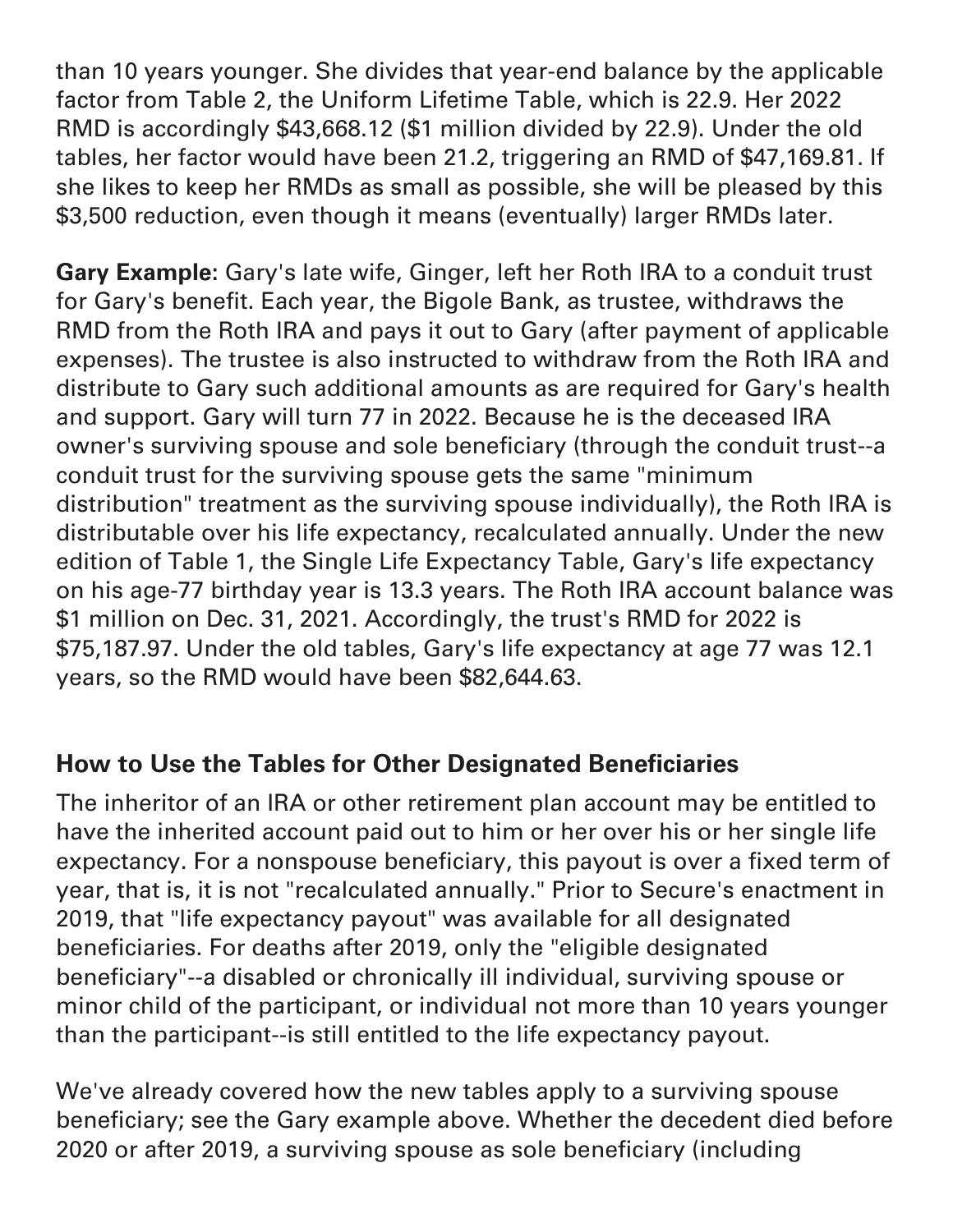through a conduit trust) was and is entitled to a life expectancy payout with the life expectancy recalculated annually, and we've already covered how that works with the new tables.

For any other beneficiary's life expectancy payout, the payout period is a fixed term. You determine the beneficiary's life expectancy (under the Single Life Table) as of his birthday in the year after the year of the participant's death. That will be the divisor for that year. In each subsequent year, the divisor will be the prior year's divisor reduced by one.

So, what happens when, in the middle of this life expectancy payout, the IRS switches to new actuarial tables? IRS Revenue Procedure explains this more complicated process: You go back to the year after the year of the participant's death and compute what would have been this beneficiary's life expectancy under the new table. Then just deduct from that number, one year for each year that has elapsed.

**Grace Example:** Grace's mother died in 2015, leaving her IRA to Grace as sole designated beneficiary. Grace turned age 61 in 2015. In the year after mother's death Grace would have reached age 62. Her life expectancy at that age under the old tables was 23.5 years, so in 2016 Grace was required to withdraw 1/23.5th of the Dec. 31, 2015, account balance. Her divisors for subsequent years would be the prior year's divisor minus one, so in 2017 she was required to withdraw 1/22.5th, in 2018 1/21.5th, and so on (there were no RMDs in 2020). Under this regime, her factor or divisor for 2022 would be (under the old table) 23.5 minus six elapsed years or 17.5. To switch her to the new tables, we look up what would have been her life expectancy in 2016 under the *new* table--it's 25.4 Now we simply deduct the six elapsed years from that number to come up with the 2022 factor: 19.4. In subsequent years, her RMD will be 1/18.4th, 1/17.4th, and so on.

How likely is it that every designated beneficiary (or eligible designated beneficiary) of a pre-2022 decedent will effortlessly, knowledgeably, and permanently switch to the new tables this year? I'll leave that for you to guess ...